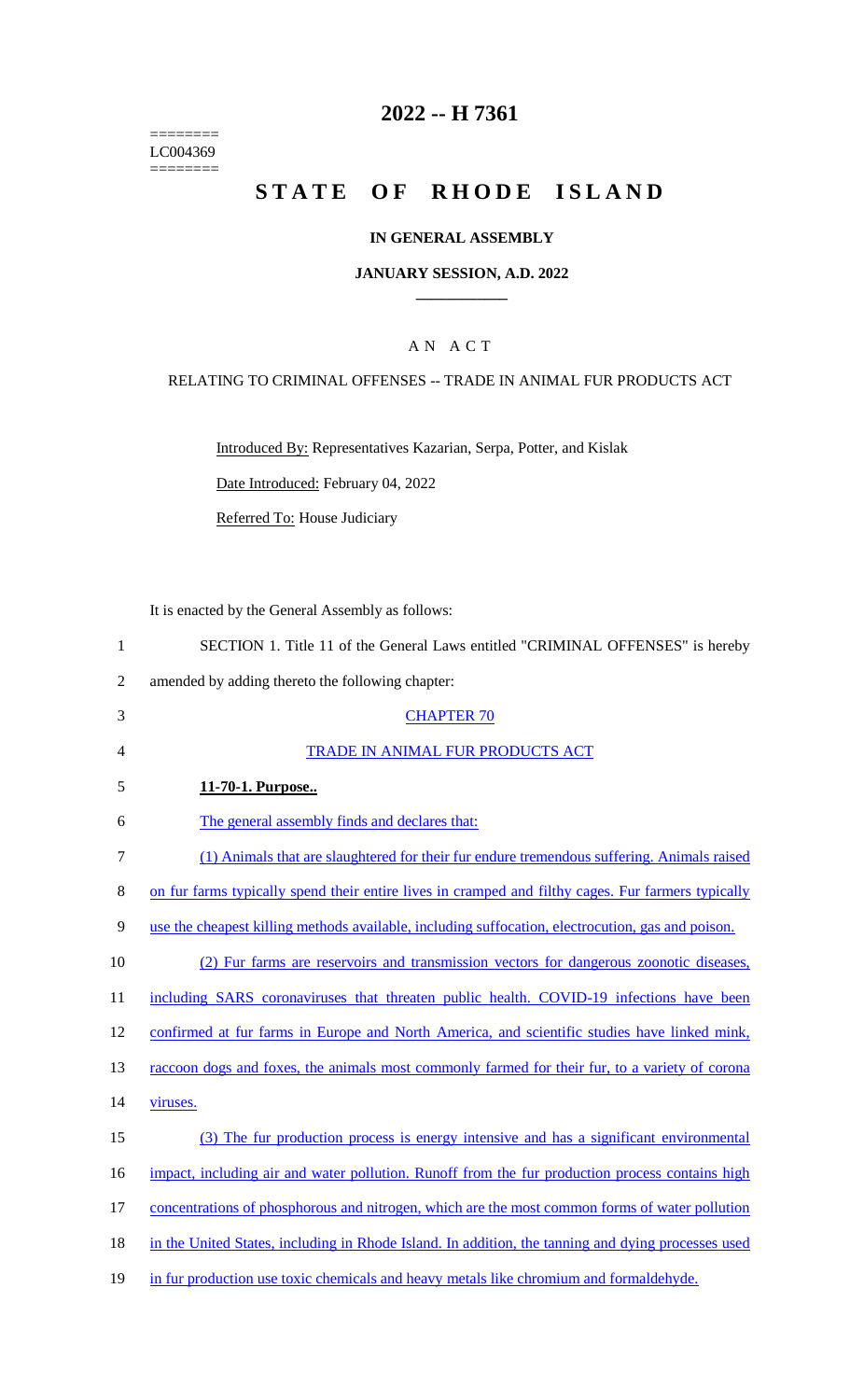| $\mathbf{1}$     | (4) Considering the wide array of alternatives for fashion and apparel, the general assembly                |
|------------------|-------------------------------------------------------------------------------------------------------------|
| $\overline{2}$   | finds that the demand for fur products does not justify the unnecessary killing and cruel treatment         |
| 3                | of animals, harm to the environment, and the public health risks to the people of Rhode Island              |
| $\overline{4}$   | caused by these practices.                                                                                  |
| $\mathfrak{S}$   | (5) The general assembly believes that eliminating the sale of fur products in the State of                 |
| 6                | Rhode Island will decrease the demand for these cruel and environmentally harmful products and              |
| $\boldsymbol{7}$ | will promote community awareness of animal welfare and, in tum, will foster a more humane                   |
| $8\,$            | environment in Rhode Island and enhance the reputation of the state.                                        |
| 9                | 11-70-2. Definitions.                                                                                       |
| 10               | As used in this chapter, the following words and phrases shall have the following meanings:                 |
| 11               | (1) "Fur" means any animal skin or part thereof with hair, fleece, or fur fibers attached                   |
| 12               | thereto, either in its raw or processed state.                                                              |
| 13               | $(2)(i)$ "Fur product" means any article of clothing or covering for any part of the body, or               |
| 14               | any fashion accessory, including, but not limited to, handbags, shoes, slippers, hats, earmuffs,            |
| 15               | scarves, shawls, gloves, jewelry, key chains, toys or trinkets and home accessories and decor that          |
| 16               | is made in whole or in part of fur.                                                                         |
| 17               | (ii) "Fur product" shall not mean any of the following:                                                     |
| 18               | (A) Any animal skin or part thereof that is to be converted into leather, or which in                       |
| 19               | processing will have the hair, fleece, or fur fiber completely removed;                                     |
| 20               | (B) Cowhide with the hair attached;                                                                         |
| 21               | (C) Lambskin or sheepskin with the fleece attached thereto; or                                              |
| 22               | (D) The pelt or skin of any animal that is preserved through taxidermy or for the purpose                   |
| 23               | of taxidermy.                                                                                               |
| 24               | (3) "Nonprofit organization" means any corporation that is organized under section                          |
| 25               | $50l(c)(3)$ of title 26 of the United States Code that is created for charitable, religious, philanthropic, |
| 26               | educational, or similar purposes.                                                                           |
| 27               | (4) "Taxidermy" means the practice of preparing and preserving the skin of an animal that                   |
| 28               | is deceased and stuffing and mounting it in lifelike form.                                                  |
| 29               | (5) "Ultimate consumer" means a person who buys for their own use, or for the use of                        |
| 30               | another but not for resale or trade.                                                                        |
| 31               | (6) "Used fur product" means a fur product that has been worn or used by an ultimate                        |
| 32               | consumer.                                                                                                   |
| 33               | 11-70-3. Prohibition.                                                                                       |
| 34               | It is unlawful to sell, offer for sale, display for sale, trade, or otherwise distribute for                |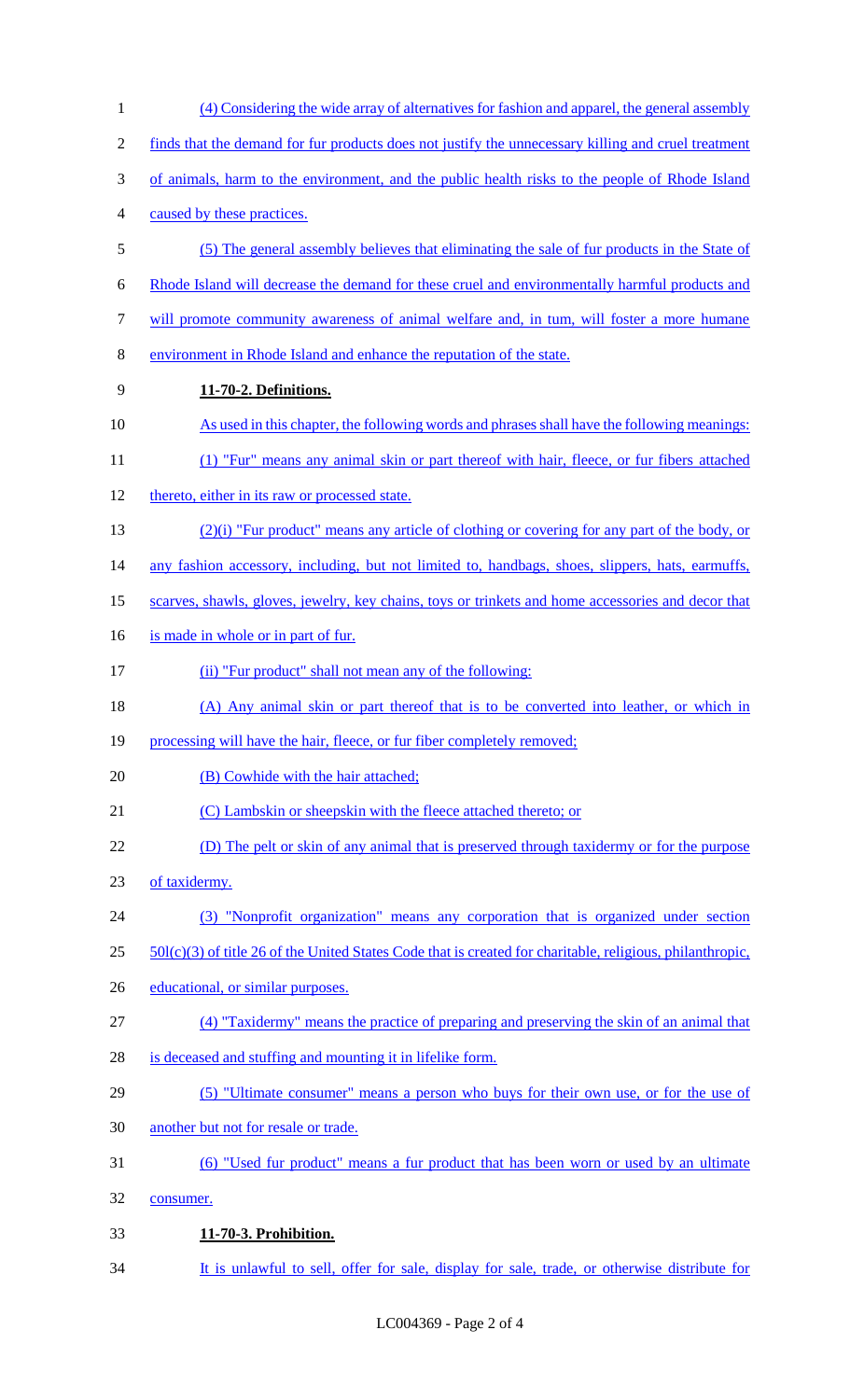1 monetary or non-monetary consideration a fur product in the State of Rhode Island. **11-70-4. Exemptions.**  The prohibition set forth in § 11-70-3, shall not apply to the sale, offer for sale, displaying for sale, trade, or distribution of: (1) A used product by an individual, excluding a retail transaction, nonprofit organization or second hand store, including a pawn shop; (2) A fur product required for use in the practice of a religion; or (3) Fur product that is expressly authorized by federal or state law. **11-70-5. Penalty.**  (a) Any person convicted of violating this chapter shall be subject to the following 11 penalties: (1) For a first violation, a civil penalty of up to five hundred dollars (\$500); (2) For a second violation that occurred within one year of a previous violation, a civil 14 penalty of up to seven hundred fifty dollars (\$750); (3) For a third violation that occurred within one year of a second violation, a civil penalty 16 of up to one thousand dollars (\$1,000). (b) Each fur product that constitutes a violation of this chapter shall be treated as a separate 18 violation in a civil action brought pursuant to this chapter. **11-70-6. Severability.**  20 If any provision of this chapter or the application thereof to any person or circumstances is held invalid, such invalidity shall not affect any other provision or application which can be given 22 effect without the invalid provision or application, and to this end the provisions of this chapter are declared to be severable. SECTION 2. This act shall take effect four (4) years after passage.

======== LC004369 ========